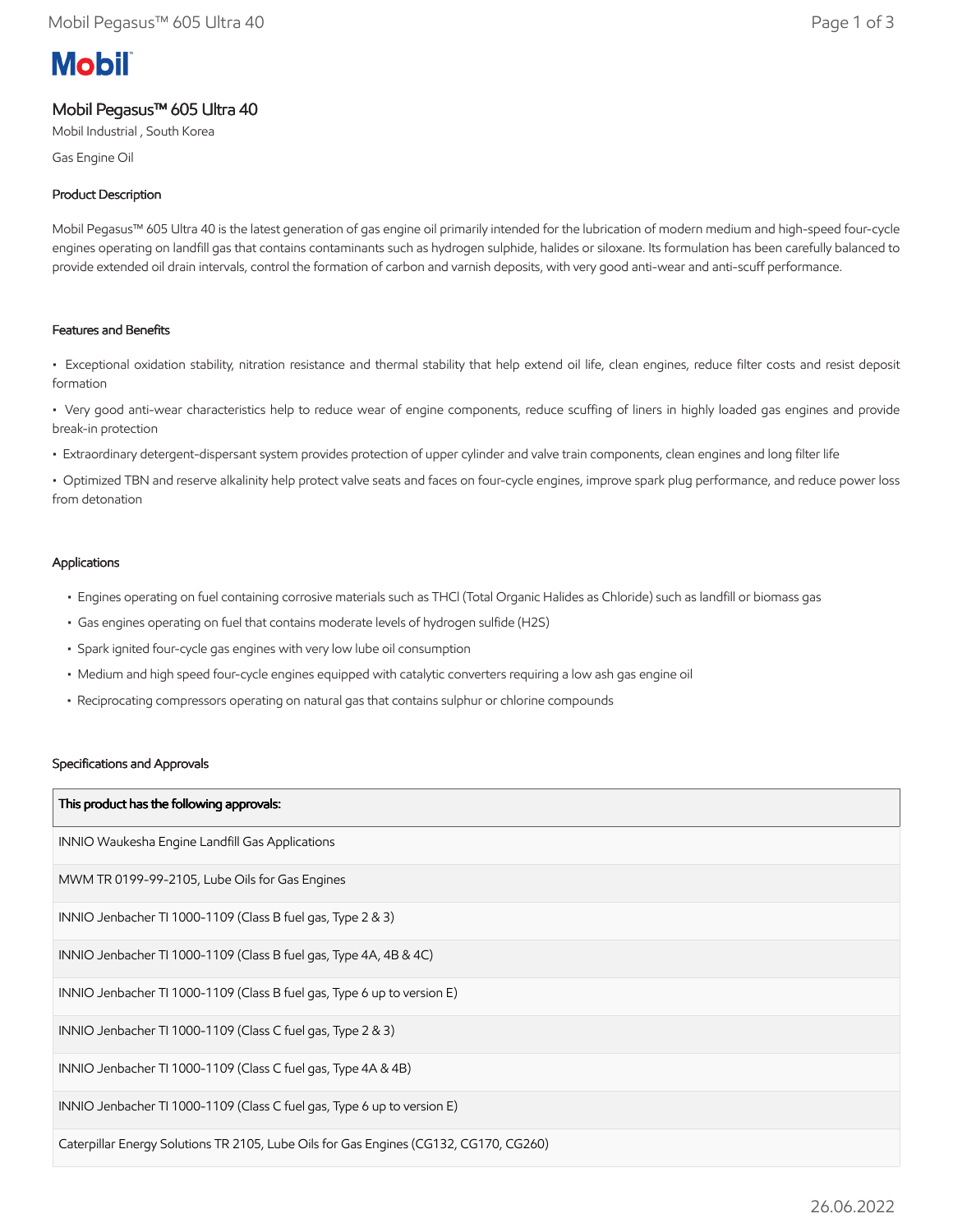#### This product has the following approvals:

#### MAN M 3271-4

INNIO Jenbacher TI 1000-1109 (CAT (catalyst) approved)

INNIO Jenbacher TI 1000-1109 (Class C fuel gas, Type 4A, 4B & 4C)

Rolls-Royce Solutions Augsburg (former MTU Onsite Energy) Gas Engine Series 400 - all engines operated with SCR catalyst and cleaned biogas (from digestion or sewage gas) and cleaned landfill gas

MAN M 3271-5

This product meets or exceeds the requirements of:

**Caterpillar** 

#### Properties and Specifications

| Property                                                   |               |
|------------------------------------------------------------|---------------|
| Grade                                                      | <b>SAE 40</b> |
| Ash, Sulfated, mass%, ASTM D874                            | 0.6           |
| Density @ 15.6 C, kg/l, ASTM D1298                         | 0.850         |
| Flash Point, Cleveland Open Cup, °C, ASTM D92              | 268           |
| Kinematic Viscosity @ 100 C, mm2/s, ASTM D445              | 15            |
| Kinematic Viscosity @ 40 C, mm2/s, ASTM D445               | 138           |
| Pour Point, °C, ASTM D97                                   | $-21$         |
| Viscosity Index, ASTM D2270                                | 110           |
| Base Number - Xylene/Acetic Acid, mg KOH/g, ASTM D2896 (*) | 5.7           |

(\*) use of other ASTM approved solvents may yield different results

#### Health and safety

Health and Safety recommendations for this product can be found on the Material Safety Data Sheet (MSDS) @ [http://www.msds.exxonmobil.com/psims](http://www.msds.exxonmobil.com/psims/psims.aspx) /psims.aspx

All trademarks used herein are trademarks or registered trademarks of Exxon Mobil Corporation or one of its subsidiaries unless indicated otherwise

03-2022 Mobil Korea Lube Oil Inc.

Level 22, Seoul Square bd., Hangang-daero, Jung-gu, Seoul, Korea

+82-2-750-8700

Typical Properties are typical of those obtained with normal production tolerance and do not constitute a specification. Variations that do not affect product performance are to be expected during normal manufacture and at different blending locations. The information contained herein is subject to change without notice. All products may not be available locally. For more information, contact your local ExxonMobil contact or visit [www.exxonmobil.com](http://www.exxonmobil.com/)

ExxonMobil is comprised of numerous affiliates and subsidiaries, many with names that include Esso, Mobil, or ExxonMobil. Nothing in this document is intended to override or supersede the corporate separateness of local entities. Responsibility for local action and accountability remains with the local